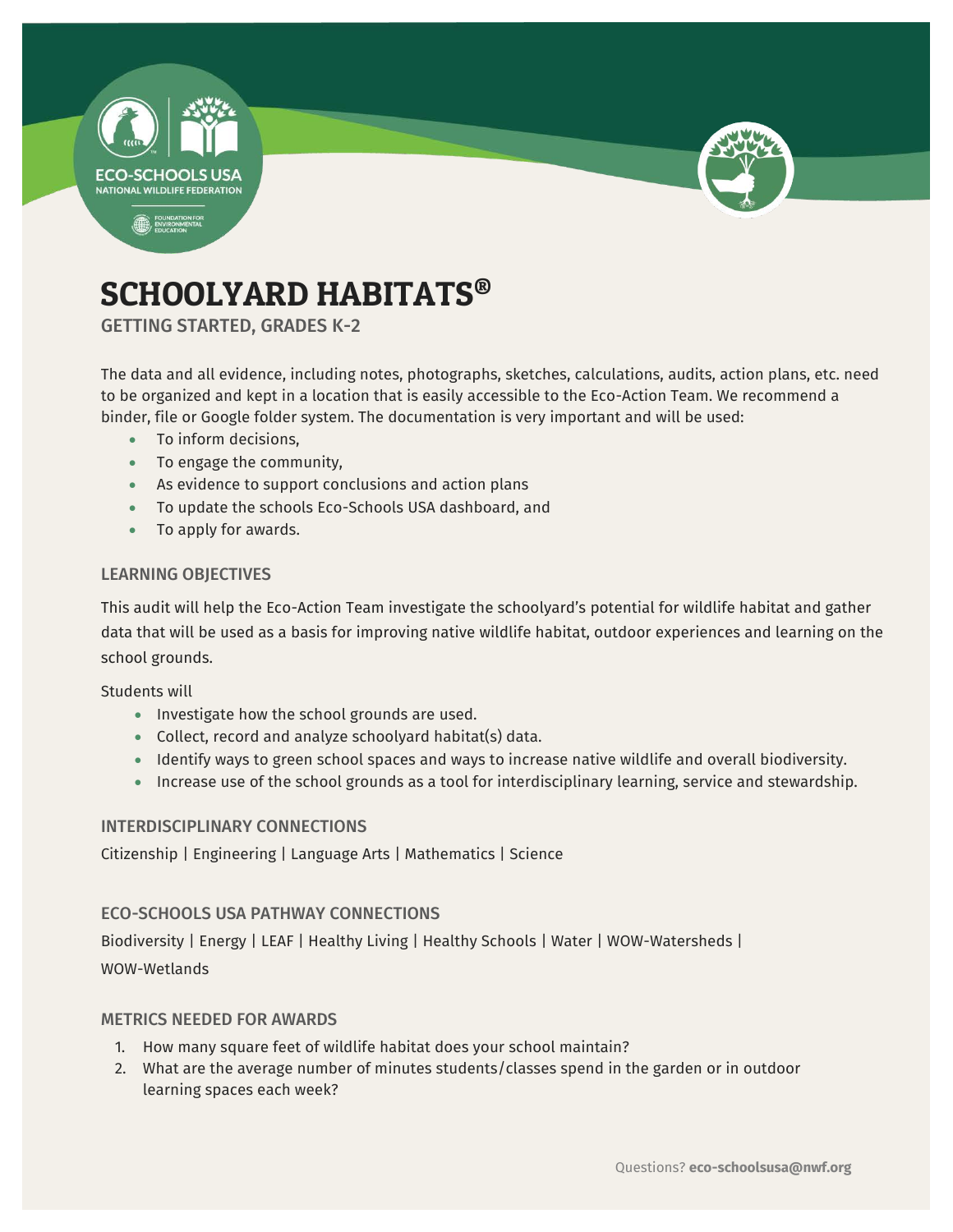

Schoolyard Habitats® Getting Started, Grades K-2

2 of 3

### UN'S SUSTAINABLE DEVELOPMENT GOALS (GLOBAL GOALS) CONNECTIONS <http://www.un.org/sustainabledevelopment/sustainable-development-goals/>



### ARE YOU A GLOBE SCHOOL?

The Global Learning and Observations to Benefit the Environment (GLOBE) Program is an international science and education program that provides students and the public worldwide with the opportunity to participate in data collection, the scientific process, and contribute meaningfully to our understanding of the Earth system and global environment. Learn more >> [http://www.nwf.org/Eco-Schools-](http://www.nwf.org/Eco-Schools-USA/GLOBE.aspx)[USA/GLOBE.aspx](http://www.nwf.org/Eco-Schools-USA/GLOBE.aspx)

Below are protocol connections to the Schoolyard Habitats audit (optional field investigations, but optional). There are elementary versions of GLOBE materials and protocols that can be modified, as needed for students in grades 3-5, https://www.globe.gov/web/elementary-globe.

Air Temperature | Precipitation | Surface Temperature

### **Pedosphere Protocols Biosphere Protocols**

**Atmosphere Protocols Hydrosphere Protocols** pH | Water Temperature

pH | Soil Fertility | Soil Temperature Arctic Bird Migration | Green Up/Green Down | Ruby-Throated Hummingbird

### MATERIALS

audit forms | science notebook | clip boards | tape measures | map of your school grounds | stakes or utility flags | regional or state-specific field guides | soil testing kits (NPK and pH) | air temperature thermometers | soil thermometers | water temperature thermometers